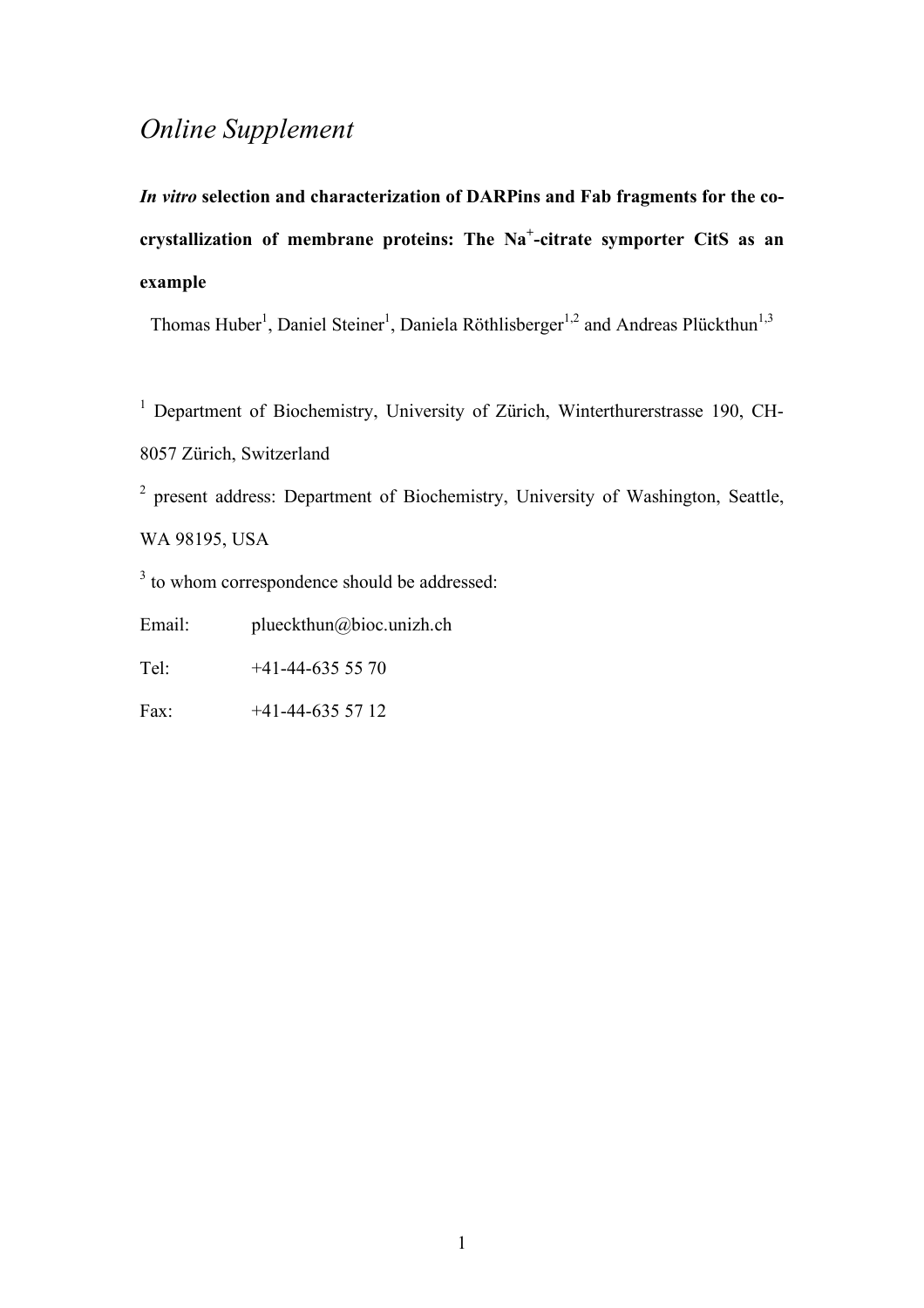## *Derivation of equations for the affinity determination*

The two equilibria of CitS and DARPin in the assay solution can be described by Eq. 1, when assuming a 1:1 interaction.

$$
C + A \xrightarrow{K_{D1}} CA \quad \text{and} \quad C_b + A \xrightarrow{K_{D2}} C_b A \quad (Eq. 1)
$$

Here C is the his-tagged CitS  $(H_{\text{lis}}\text{CitS})$  in solution, A is the myc-tagged DARPin (DARPin<sub>myc5</sub>) and  $C_b$  is the bound AVI-tagged CitS (CitS<sub>AVI</sub>) present on the beads. The equilibria are characterized by the following basic relationships (Eq. 2 to 6):

$$
K_{D1} = \frac{[C][A]}{[CA]} \text{ (Eq. 2)}
$$
\n
$$
K_{D2} = \frac{[C_b][A]}{[C_b A]} \text{ (Eq. 3)}
$$
\n
$$
[C]_t = [C] + [CA] \text{ (Eq. 4)}
$$
\n
$$
[A]_t = [A] + [CA] + [C_b A] \text{ (Eq. 5)}
$$
\n
$$
[C_b]_t = [C_b] + [C_b A] \text{ (Eq. 6)}
$$

where  $[C]$  is the concentration of free  $_{\text{His}}\text{CitS}, [C]_t$  is the total concentration of added  $HisC$ **its**,  $[C_b]$  is the uncomplexed amount of CitS<sub>AVI</sub>, present on beads,  $[C_b]_t$  is the total amount of CitS<sub>AVI</sub> present on the beads,  $[A]$  is the concentration of free DARPin<sub>myc</sub>,  $[A]_t$  is the total concentration of added DARPin<sub>myc</sub>, and  $[CA]$  and  $[C<sub>b</sub>A]$  are the concentrations of the corresponding complexes. All bead-bound species are treated like molecules in solution and therefore molar concentrations were used.  $K_{D1}$  and  $K_{D2}$ are the dissociation constants of the two equilibria. We assume here that the dissociation constants  $K_{D1}$  and  $K_{D2}$  are the same (therefore, named  $K_D$ ). Using the C + A  $\iff$  CA and  $C_b + A \iff C_bA$ <br>
Here C is the his-tagged CitS ( $_{\text{His}}$ CitS) in<br>
(DARPin<sub>myes</sub>) and C<sub>b</sub> is the bound AVI-tagg<br>
The equilibria are characterized by the follow<br>  $K_{\text{D1}} = \frac{[C][A]}{[CA]}$  (Eq. 2)  $K_{\text{D2}} = \frac{$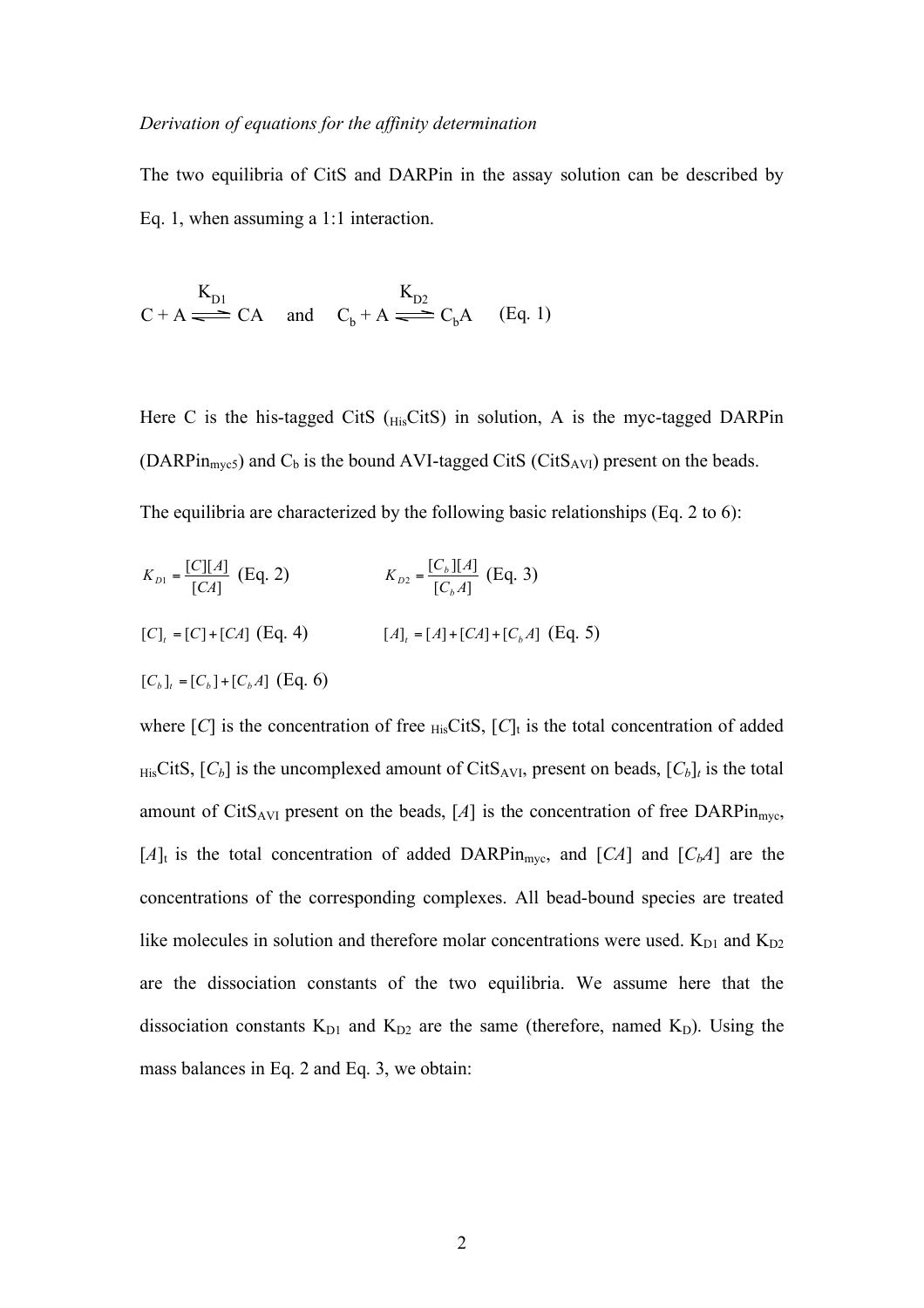$$
K_D = \frac{([C]_t - [CA])([A]_t - [CA] - [C_b A])}{[CA]}
$$
 (Eq. 7)

$$
K_{D} = \frac{([C_{b}]_{t} - [C_{b}A])([A]_{t} - [CA] - [C_{b}A])}{[C_{b}A]}
$$
(Eq. 8)

From these two equations, it follows that

$$
[CA] = \frac{[C_b A][C]_t}{[C_b]_t} \tag{Eq. 9}
$$

Combining Eq. 8 and Eq. 9 will give Eq. 10:

$$
K_{D} = \frac{\left( [C_{b}]_{t} - [C_{b}A] \right) \left( [A]_{t} - \frac{[C_{b}A][C]_{t}}{[C_{b}]_{t}} - [C_{b}A] \right)}{[C_{b}A]}
$$
\n(Eq. 10)

Solving Eq. 10 for  $[C_bA]$  will yield Eq. 11 (solution of the quadratic equation).

$$
[C_b A] = \frac{([A]_t + [C]_t + [C_b]_t + K_D) - \sqrt{([A]_t + [C]_t + [C_b]_t + K_D)^2 - 4\left(\frac{[C]_t}{[C_b]_t} + 1\right)[C_b]_t [A]_t}}{2\left(\frac{[C]_t}{[C_b]_t} + 1\right)}
$$

(Eq. 11)

The measured ECL signal is proportional to the concentration of bound complex [*C<sub>b</sub>A*]. Taking also a term of background binding (*BG*) into account we obtain Eq. 12.

$$
ECL = Const. \cdot [C_b A] + BG \tag{Eq. 12}
$$

where *Const.* is simply a proportionality constant which is obtained from the fit and relates the measured ECL signal to bound complexes. We can then express the measured ECL signal by Eq. 13.

$$
ECL = \frac{Const.}{2(\frac{[C]_t}{[C_b]_t} + 1)} \left\{ ([A]_t + [C]_t + [C_b]_t + K_D) - \sqrt{([A]_t + [C]_t + [C_b]_t + K_D)^2 - 4(\frac{[C]_t}{[C_b]_t} + 1)(C_b]_t [A]_t} \right\} + BG
$$